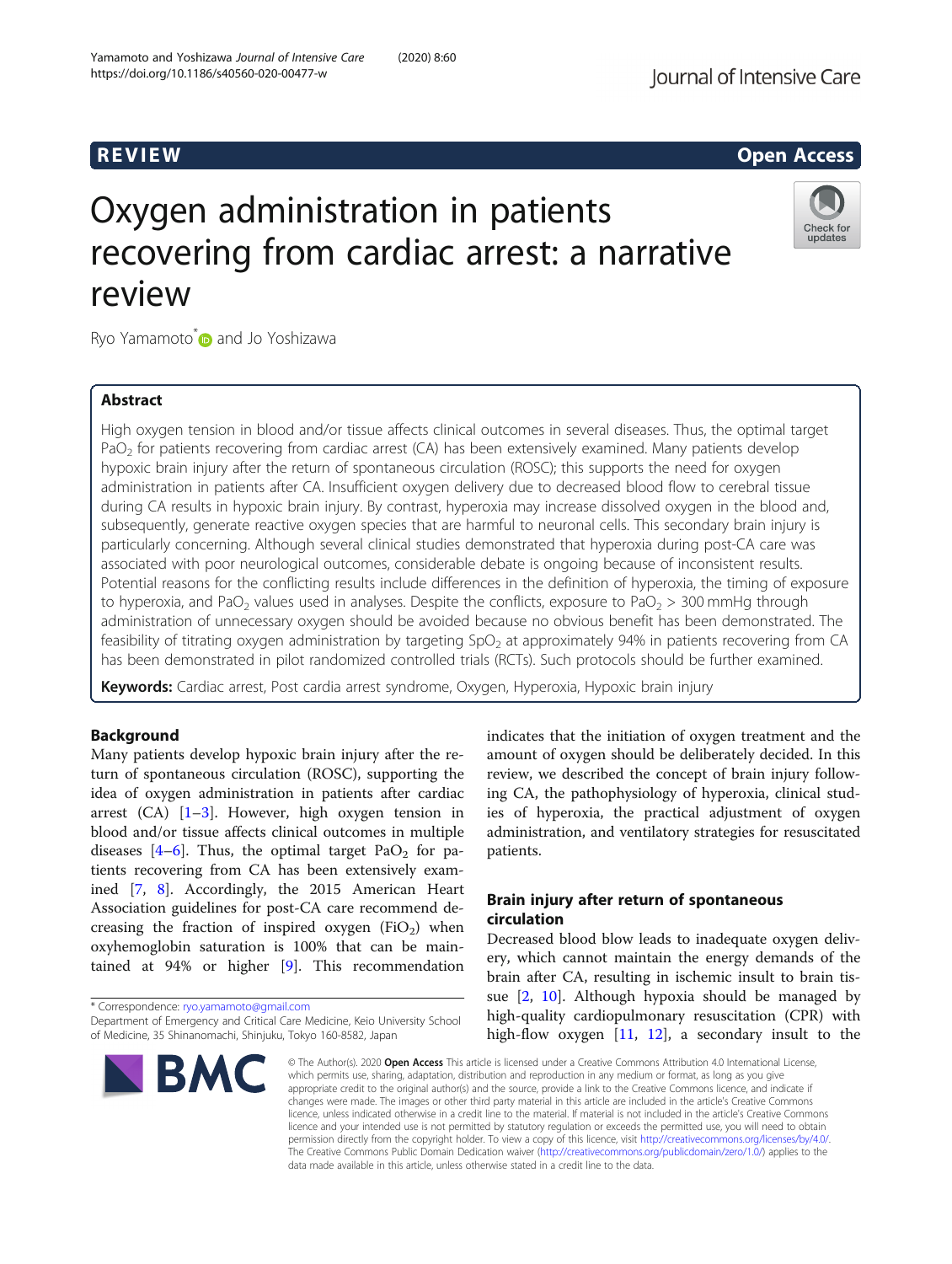brain may also occur after ROSC and is another cause of hypoxic brain injury [\[13](#page-6-0)].

This secondary insult is sometimes referred to the "two-hit" model or reperfusion injury by some study groups [\[10](#page-6-0), [13\]](#page-6-0), and pathophysiological mechanisms include endothelial dysfunction, vasogenic cerebral edema, impaired autoregulation of cerebral blood vessels, hyperthermia, and hyperoxia [\[10](#page-6-0), [14](#page-6-0)–[19\]](#page-6-0). Although extensive research on improvement of clinical outcomes of patients recovering from CA has been conducted, the literature regarding post-cardiac arrest care practices to prevent neuronal cell dysfunction is limited [\[20](#page-6-0)–[23](#page-6-0)].

While brain injury after ROSC is mainly due to ischemic insult from decreased cerebral blood flow [\[1](#page-5-0), [2,](#page-5-0) [10](#page-6-0)], more than adequate oxygen content in arterial blood also induces neural cell dysfunction [\[19\]](#page-6-0). Excessive oxygen produces reactive oxygen species (ROS), such as superoxide, hydrogen peroxide, and hydroxy anion, that can overcome endogenous antioxidants stabilizing cellular function [[24](#page-6-0)]. A systematic review of animal studies demonstrated that neuronal cell dysfunction was induced by normobaric hyperoxia after ROSC [[25\]](#page-6-0).

#### Pathophysiology of hyperoxia

#### Physiology of hyperoxia

Hyperoxia, defined as increased Pa $O<sub>2</sub>$ , occurs when the intra-alveolar oxygen partial pressure exceeds the normal breathing condition. After oxygen gas exchange at the alveoli of the lung, most oxygen molecules perfuse into the arterial blood and bind to hemoglobin. Based on the sigmoid-shaped oxygen-hemoglobin dissociation curve, hemoglobin oxygen saturation is determined by oxygen partial pressure in the blood [[26](#page-6-0), [27](#page-6-0)]. The remaining oxygen molecules, which are not bound to hemoglobin, are dissolved. According to Henry's law, there is a linear relationship between oxygen partial pressure and oxygen solubility [[28,](#page-6-0) [29\]](#page-6-0).

The capacity of hemoglobin to bind oxygen molecules is almost saturated (nearly 100%) at normal oxygen partial pressure. Therefore, hyperoxia increases the amount of oxygen dissolved in the blood, resulting in redundant oxygen molecules [[24](#page-6-0), [28](#page-6-0)]. When hypothermia is maintained during post-CA care, the solubility of oxygen is increased, and additional redundant oxygen is generated in the blood [[29](#page-6-0)]. Furthermore, hypothermia, as well as alkalosis and hypocarbia, enhances oxygen affinity for hemoglobin (the oxygen-hemoglobin dissociation curve is shifted to the left), and dissolved oxygen accumulates [\[24](#page-6-0), [28](#page-6-0)–[30\]](#page-6-0).

#### Redundant oxygen due to hyperoxia

The redundant oxygen resulting from hyperoxia causes overproduction of ROS, which has pathophysiological consequences. ROS induces lipid peroxidation and affects cellular membranes that lead to enzyme inactivation and mitochondrial dysfunction [\[31\]](#page-6-0). Protein oxidation induced by ROS affects proteolysis [[32\]](#page-6-0), and DNA damage due to ROS results in cell cycle modifications and apoptosis [\[33\]](#page-6-0) (Fig. [1\)](#page-2-0).

Animal studies focused on hyperoxia during postcardiac care demonstrated that pyruvate dehydrogenase is impaired by ROS, resulting in reduced aerobic metabolism and, subsequently, neuronal cell death [[24,](#page-6-0) [26](#page-6-0), [27](#page-6-0), [34](#page-6-0)]. Hyperoxia introduced by 100%  $FiO<sub>2</sub>$ was examined in a CA resuscitation model, and pyruvate dehydrogenase enzyme activity was decreased compared with 21% inspired oxygen [[27](#page-6-0), [34](#page-6-0)]. Unfavorable neurological outcomes and neuronal death were also observed in models treated with hyperoxia compared to normoxia in other animal studies [\[26](#page-6-0)].

Of note, results from animal studies do not necessarily reflect clinical effects of hyperoxia or pathophysiological derangement due to redundant oxygen in humans; the animal models often lack the simultaneous targeted temperature management, and a wide variety of CA etiology and resuscitation protocols have been utilized in the animal studies [\[24](#page-6-0)].

#### Hyperoxia and cerebral blood flow

Decreased cerebral blood flow in hyperoxia was also ob-served in several studies [\[35](#page-6-0), [36\]](#page-6-0). Although increasing  $PaO<sub>2</sub>$  should theoretically result in greater increases in oxygen delivery to brain tissue, hyperoxia would paradoxically cause reductions in oxygen delivery due to vascular constriction in the brain.

Cardiac output has been also reported to be decreased with hyperoxia, that was induced by increased systemic vascular resistance, decreased coronary blood flow, and impaired mitochondrial function [\[35](#page-6-0), [37](#page-6-0), [38\]](#page-6-0). Redundant ROS with hyperoxia also cause pulmonary toxicity, including insult to alveolar capillaries and inhibition of pulmonary vasoconstriction [\[39](#page-6-0)]. These cardiopulmonary dysfunctions would contribute to the brain insult in hyperoxia (Fig. [1](#page-2-0)).

#### Clinical study of hyperoxia

Because of the many discrepant results, it is difficult to identify significant studies that can be clinically adopted for post-CA care. We introduce relevant clinical studies according to the study type and design in chronological order.

#### Adverse effects of hyperoxia in retrospective studies

The damaging effects of hyperoxia in animal studies and physiological studies of healthy volunteers are enough to warn physicians to avoid administering oxygen blindly and instigate scientists to explore the optimal target  $PaO<sub>2</sub>$  during post-CA care. Accordingly, considerable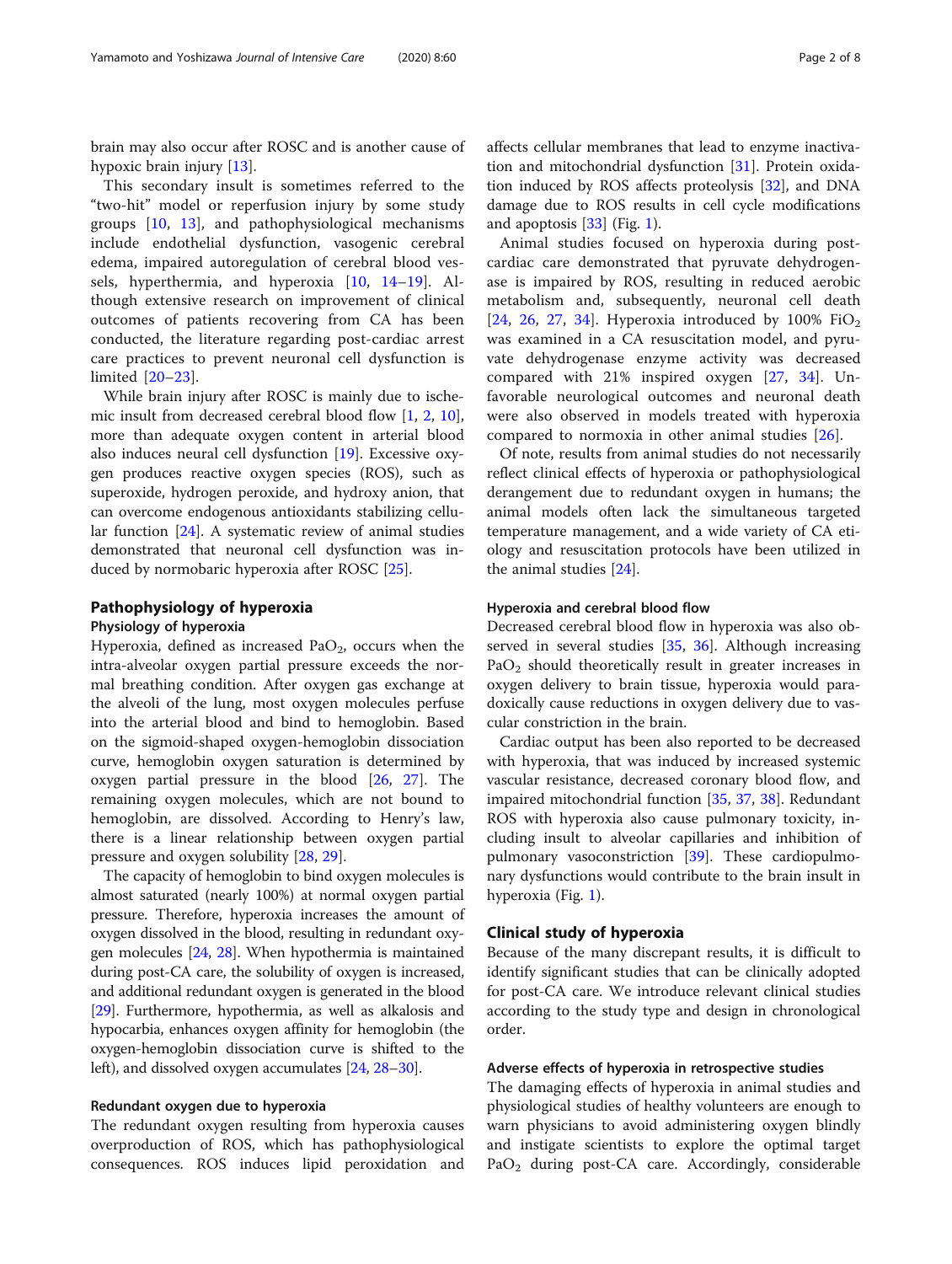<span id="page-2-0"></span>

number of retrospective studies have reported adverse effects of hyperoxia, such as increased in-hospital mortality, among patients recovering from CA.

In 2010, Emergency Medicine Shock Research Network (EMShockNet) investigators, Kilgannon et al. [\[7](#page-6-0)], published a retrospective multicenter cohort study of patients with nontraumatic CA who were resuscitated and admitted to intensive care units (ICUs). In this study, the association of post-resuscitation hyperoxia with increased mortality was examined. A total of 6326 patients were divided into three groups based on  $PaO<sub>2</sub>$  from the first arterial blood gas sample in the ICUs: hyperoxia, ≥ 300 mmHg; normoxia, 300–60 mmHg; and hypoxia,  $<$  60 mmHg or ratio of PaO<sub>2</sub> to FiO<sub>2</sub> (P/F ratio)  $<$ 300. Patients with hyperoxia had higher in-hospital mortality compared with the normoxia and hypoxia patients (63%, 45%, and 57%, respectively). The association between hyperoxia and unfavorable outcomes remained even after the data were adjusted for potential confounders [[7\]](#page-6-0).

In the following year, the same group conducted another retrospective multicenter cohort study on a similar population. However, patients with hypoxia were excluded, and the highest  $PaO<sub>2</sub>$  during the first 24 h in the ICU was examined  $[40]$  $[40]$ . A linear trend of increasing inhospital mortality and decreasing survival depending on PaO<sub>2</sub> was observed.

Subsequently, several retrospective studies have been published with similar results. In a retrospective analysis by Janz et al. [\[41\]](#page-6-0), 170 patients recovering from CA were treated with mild therapeutic hypothermia. The highest PaO<sub>2</sub> in the initial 24 h after resuscitation was lower in the survivors compared to the non-survivors (198 mmHg vs. 254 mmHg), and higher levels of the highest  $PaO<sub>2</sub>$ were independently associated with increased in-hospital mortality (odds ratio [OR]: 1.44; 95% confidence interval: 1.03–2.02). Helmerhorst et al. [[42\]](#page-6-0) analyzed 5258 CA patients and compared in-hospital mortality between three different groups defined by  $PaO<sub>2</sub>$  associated with the lowest P/F ratio in the first 24 h. Although hyperoxia  $(≥ 300 mmHg)$  was not independently associated with higher mortality compared with normoxia (300–60 mmHg), U-shaped survival curves for  $PaO<sub>2</sub>$  were obtained. Elmer et al. [[43](#page-6-0)] examined 184 patients who suffered from CA at a single center and analyzed the number of hours spent at each  $PaO<sub>2</sub>$  category (severe hyperoxia,  $> 300$ mmHg; moderate or probable hyperoxia, 101–299 mmHg; normoxia, 60–100 mmHg; or hypoxia, <60 mmHg). Severe hyperoxia, but not moderate or probable hyperoxia, was associated with decreased survival after adjustment of known survival predictors. A more recent retrospective study published by Johnson et al. [\[44\]](#page-6-0) in 2017 also found that hyperoxia (PaO<sub>2</sub> > 300 mmHg) at 12 h after CA was associated with decreased odds of survival (OR was 0.17 [0.03–0.89]).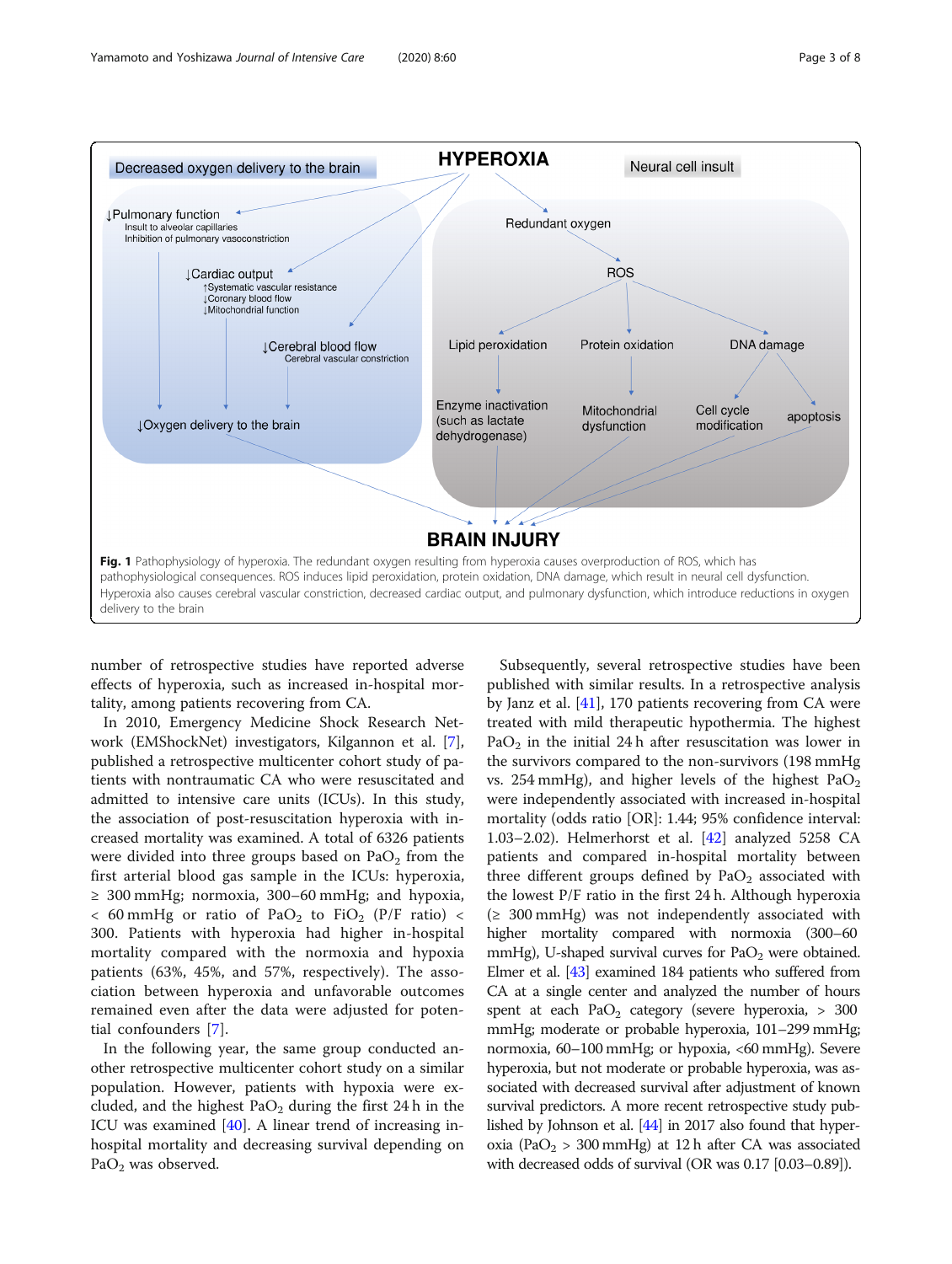#### Conflicting results in retrospective studies

While many studies revealed the adverse effects of hyperoxia during post-CA care, several studies have reported conflicting results. Although some of them used the same definition to categorize patients, no significant changes in mortality between patients treated with hyperoxia and those with normoxia were reported.

In a 2011 Study from the Oxygen in Critical Care (SOCC) Group, Bellomo et al. [\[45](#page-6-0)], 12,108 patients resuscitated from nontraumatic CA were categorized based on the lowest oxygenation levels during the first 24 h in the ICU (the worst  $PaO<sub>2</sub>$  or  $PaO<sub>2</sub>$  associated with the highest alveolar-arterial gradient). The three groups were the same as those in the EMShockNet study. Although higher in-hospital mortality was observed in patients with hyperoxia compared to that in patients with normoxia (OR: 1.4 [1.3–1.8]), the effect size was decreased after adjusting for illness severity (OR: 1.2 [1.0– 1.5]), and the association was not robust in several sensitivity analyses.

In 2013, Ihle et al. [\[46\]](#page-6-0) analyzed data from 957 patients with out-of-hospital CA (OHCA), which included prehospital data, using the same categories and definitions of oxygenation as the SOCC group. They identified similar in-hospital mortalities between hyperoxia and normoxia (47% vs. 41%), and hyperoxia during the first 24 h in the ICU was not associated with increased mortality (OR: 1.20 [0.51–2.82]). Lee et al. [\[47](#page-6-0)] included 213 patients treated with therapeutic hypothermia after CA and categorized patients into four groups based on the distribution of the mean  $PaO<sub>2</sub>$  using quartiles as cut-off values. The mean  $PaO<sub>2</sub>$  was calculated from the entire set of blood gas measurements after ROSC until the end of rewarming. In-hospital mortalities were comparable between patients with the highest mean PaO<sub>2</sub> ( $> 156.7$ ) mmHg) and those in the second quartile of  $PaO<sub>2</sub>$ (116.9–134.9 mmHg), although a V-shaped relationship was revealed between the mean  $PaO<sub>2</sub>$  and neurological outcome at hospital discharge. In 2014, Oh et al. [[48\]](#page-7-0) investigated hyperoxia within 2 h after ROSC among 792 patients with in-hospital CA and constructed three different groups categorized the same as those in the EMShockNet study. The study indicated that hyperoxia  $(PaO<sub>2</sub> \ge 300$  mmHg) was not associated with survival to discharge, compared with normoxia (OR: 1.03 [0.31– 3.40]). In a 2017 study published by Auenmueller et al.  $[49]$  $[49]$ , various values from arterial blood gas samples were collected within 1 h after hospital admission of 170 patients who recovered from OHCA. This study revealed that  $PaO<sub>2</sub>$  was not a survival predictor at 5 days after resuscitation, although insufficient statistical power has been concerned in this study.

Furthermore, Christ et al. [[50\]](#page-7-0) analyzed hyperoxia within 1 h after ROSC among 280 OHCA patients.

Contrary to other studies, they found that patients with hyperoxia had a statistically higher survival rate than those with normoxia (54% vs. 34%), although the definition of hyperoxia and normoxia was unclear in this study.

#### Prospective studies and systematic reviews of hyperoxia

Prospective studies and systematic reviews of hyperoxia in patients resuscitated after CA have also been conducted recently. Notably, two systematic reviews concluded that hyperoxia would be harmful in patients recovering from CA, the meta-analyses included only retrospective studies.

In 2014, Wang et al. [[8\]](#page-6-0) conducted a systematic review and meta-analysis of eight retrospective studies, including those we mentioned above, and revealed that hyperoxia, defined as  $PaO<sub>2</sub> > 300$  mmHg, correlated with increased in-hospital mortality (OR: 1.40 [1.02–1.93]), compared with normoxia.

In the same year, Vaahersalo et al. [[51\]](#page-7-0) conducted a multicenter prospective observational study, and neurological outcomes were assessed at 12 months after CA. They recorded arterial blood gas measurements during the first 24 h after ICU admission and categorized  $PaO<sub>2</sub>$ into four groups: low, < 75 mmH; middle, 75–150 mmHg; intermediate, 150–225 mmHg; and high, > 225 mmHg. The proportion of time spent in each oxygen category was calculated for each patient, and no association between the proportion of time spent in the high- $PaO<sub>2</sub>$  category and better neurological outcome was identified.

Another systematic review was published by Patel et al. [[52](#page-7-0)] in 2018, after the introduction of high-quality CPR, therapeutic hypothermia, and early coronary angiography, which likely led to improvements in clinical outcomes after CA. A meta-analysis of eight retrospective studies demonstrated that hyperoxia, defined as  $PaO<sub>2</sub> > 300$  mmHg in most studies, was associated with higher mortality (OR: 1.34 [1.08–1.67]). However, the prospective study of 2014 by Vaahersalo et al. was not included in the meta-analysis due to lack of data on mortality.

The most recent prospective observational study was reported by the same study group as the one that conducted the 2018 EMShockNet study, Roberts et al. [\[53](#page-7-0)]. A multicenter protocol-directed cohort study of patients who recovered from nontraumatic CA and underwent targeted temperature management was conducted.  $PaO<sub>2</sub>$ was measured 1 and 6 h after ROSC, and hyperoxia was defined as  $PaO<sub>2</sub> > 300$  mmHg during the initial 6 h. The authors revealed that hyperoxia was independently associated with poor neurological function (relative risk: 1.23 [1.11–1.35]), and the association with poor neurological outcomes began at Pa $O_2 \geq 300$  mm Hg.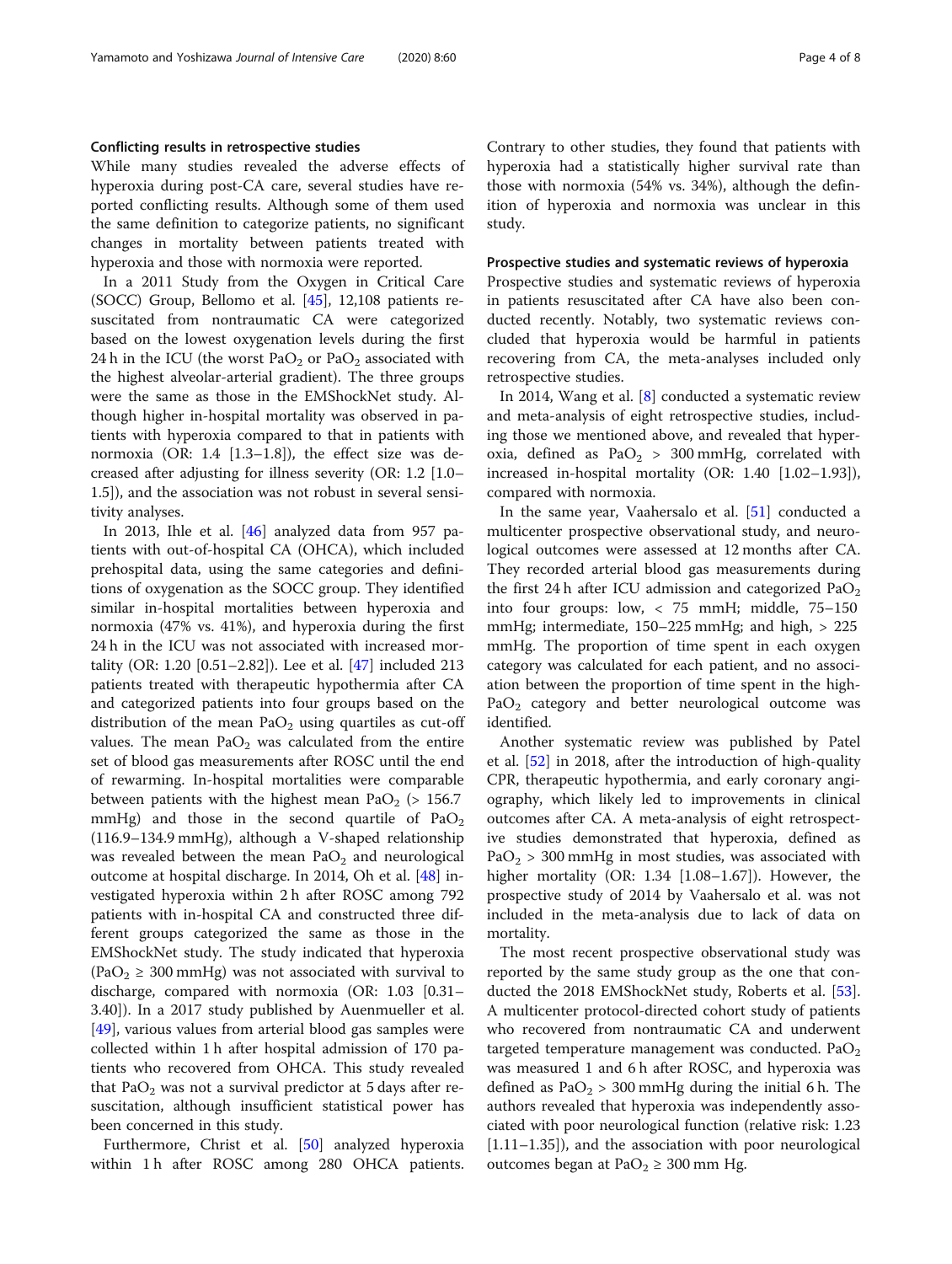#### Interpretation of differences in clinical studies

Several pathophysiological reasons may account for the conflicting results found in the studies described above (Table 1). First, the definition of hyperoxia was different between the studies. Most of the studies that reported the association of hyperoxia and unfavorable clinical outcomes adopted a definition of PaO<sub>2</sub>  $\geq$  300 mmHg or PaO<sub>2</sub> > 300 mmHg [\[7](#page-6-0), [8,](#page-6-0) [42](#page-6-0)–[44,](#page-6-0) [52](#page-7-0), [53\]](#page-7-0). Notably, Elmer et al. reported that severe hyperoxia (> 300 mmHg), but not moderate or probable hyperoxia (101–299 mmHg), was associated with decreased survival [[43\]](#page-6-0).

Second, the timing of exposure to hyperoxia should be considered. Although hyperoxia within 1–2 h after ROSC was not associated with decreased survival in studies by Oh et al. [[48\]](#page-7-0), Auenmueller et al. [[49\]](#page-7-0), and Christ et al. [[50\]](#page-7-0), exposure to hyperoxia during the first 4–24 h after resuscitation was associated with decreased in-hospital survival rates [\[40](#page-6-0)–[42,](#page-6-0) [44,](#page-6-0) [53](#page-7-0)]. Of note, Wang et al. [[54\]](#page-7-0) demonstrated that hyperoxia at the initial blood gas sample within 24 h after admission was not associated with hospital mortality, whereas later hyperoxia and any hyperoxia were associated with increased hospital mortality (OR: 1.25 [1.11–1.41]) in their retrospective analysis of prospectively collected data.

Finally, the type of  $PaO<sub>2</sub>$  value obtained for analyses was slightly different among the studies. The EMShock-Net investigators used  $PaO<sub>2</sub>$  that was obtained at a defined time point or the highest  $PaO<sub>2</sub>$  during the observed period  $[7, 40, 41]$  $[7, 40, 41]$  $[7, 40, 41]$  $[7, 40, 41]$  $[7, 40, 41]$  $[7, 40, 41]$  $[7, 40, 41]$ , whereas the SOCC group used the lowest  $PaO<sub>2</sub>$  and reported no adverse effect of hyperoxia [[45,](#page-6-0) [46\]](#page-6-0). Although it is difficult to define hyperoxia in clinical studies, redundant oxygen

Table 1 Differences in clinical studies

|                                     | Type of<br>study     | Primary outcome                                     | In-hospital<br>mortality |     | OR or RR<br>for in-     | Effect of<br>hyperoxia    | PaO2 $\ge$ (>) Hyperoxia<br>300 mmHq ≤ 4-24 h |     | PaO <sub>2</sub> value<br>for analysis |
|-------------------------------------|----------------------|-----------------------------------------------------|--------------------------|-----|-------------------------|---------------------------|-----------------------------------------------|-----|----------------------------------------|
|                                     |                      |                                                     | Hyperoxia Control        |     | hospital<br>mortality   |                           |                                               |     |                                        |
| Kilgannon et al. (2010) [7]         |                      | Retrospective In-hospital mortality                 | 63%                      | 45% | $1.8(1.5-2.2)$          | Unfavorable               | Yes                                           | Yes | Highest                                |
| Kilgannon et al. (2011) [40]        |                      | Retrospective In-hospital mortality                 |                          |     | $1.69(1.56 -$<br>2.07)  | Unfavorable               |                                               | Yes | Highest                                |
| Bellomo et al. (2011) [45]          |                      | Retrospective In-hospital mortality                 |                          |     | $1.2(1.0-1.5)$          | <b>Not</b><br>significant | Yes                                           | Yes | Lowest                                 |
| Jannz et al. (2012) [41]            |                      | Retrospective In-hospital mortality                 | 79%                      | 61% | $2.53(1.07 -$<br>5.96   | Unfavorable               | No                                            | Yes | Highest                                |
| lhle et al. (2013) [46]             |                      | Retrospective In-hospital mortality                 | 47%                      | 41% | $1.20(0.51 -$<br>2.82)  | <b>Not</b><br>significant | Yes                                           | Yes | Lowest                                 |
| Lee et al. (2014) [47]              |                      | Retrospective In-hospital mortality                 |                          |     | $0.60(0.23 -$<br>1.62)  | <b>Not</b><br>significant | No                                            | No  |                                        |
| Oh et al. (2014) [48]               |                      | Retrospective In-hospital mortality                 | 63%                      | 52% | $1.03(0.31 -$<br>3.40   | <b>Not</b><br>significant | Yes                                           | No  | Defined<br>timepoint                   |
| Wang et al. (2014) [8]              | Systematic<br>review | In-hospital mortality                               |                          |     | $1.40(1.02 -$<br>1.93)  | Unfavorable               | Yes                                           |     |                                        |
| Vaahersalo et al. (2014) [51]       | Prospective          | CPC at 12 months                                    |                          |     | 1.01 (0.998-<br>1.01)   | Not<br>significant        | No                                            | Yes |                                        |
| Helmerhorst<br>et al. (2015) [42]   |                      | Retrospective In-hospital mortality                 | 58%                      | 53% | $1.10(0.95 -$<br>1.27)  | <b>Not</b><br>significant | Yes                                           | Yes | Lowest                                 |
| Elmer et al. (2015) [43]            |                      | Retrospective In-hospital mortality                 |                          |     | $1.19(1.02 -$<br>1.39)  | Unfavorable               | Yes                                           | Yes |                                        |
| Elmer et al. (2015) [43]            |                      | Retrospective In-hospital mortality                 |                          |     | $0.99(0.95 -$<br>1.04)  | Not<br>significant        | No                                            | Yes |                                        |
| Johnson et al. (2017) [44]          |                      | Retrospective Neurological function<br>at discharge |                          |     | $5.88(1.12 -$<br>33.33) | Unfavorable*              | Yes                                           | Yes | Defined<br>timepoint                   |
| Auenmueller et al.<br>$(2017)$ [49] |                      | Retrospective Survival at 5 days                    |                          |     | $0.85(0.40 -$<br>1.83)  | Not<br>significant        |                                               | No  | Defined<br>timepoint                   |
| Christ et al. (2017) [50]           |                      | Retrospective In-hospital mortality                 | 46%                      | 66% |                         | Favorable                 |                                               | No  | Defined<br>timepoint                   |
| Patel et al. (2018) [52]            | Systematic<br>review | In-hospital mortality                               |                          |     | 1.34 (1.08-<br>1.67)    | Unfavorable               | Yes**                                         |     |                                        |
| Robert et al. (2018) [53]           | Prospective          | Neurological function 59%<br>at discharge           |                          | 52% | $1.25(1.01 -$<br>1.54)  | Unfavorable               | Yes                                           | Yes | Defined<br>timepoint                   |

OR odds ratio, RR relative risk, CPC cerebral performance category

\*Not significant in neurological function at discharge

\*\*One of eight included studies did not use a threshold for defining hyperoxia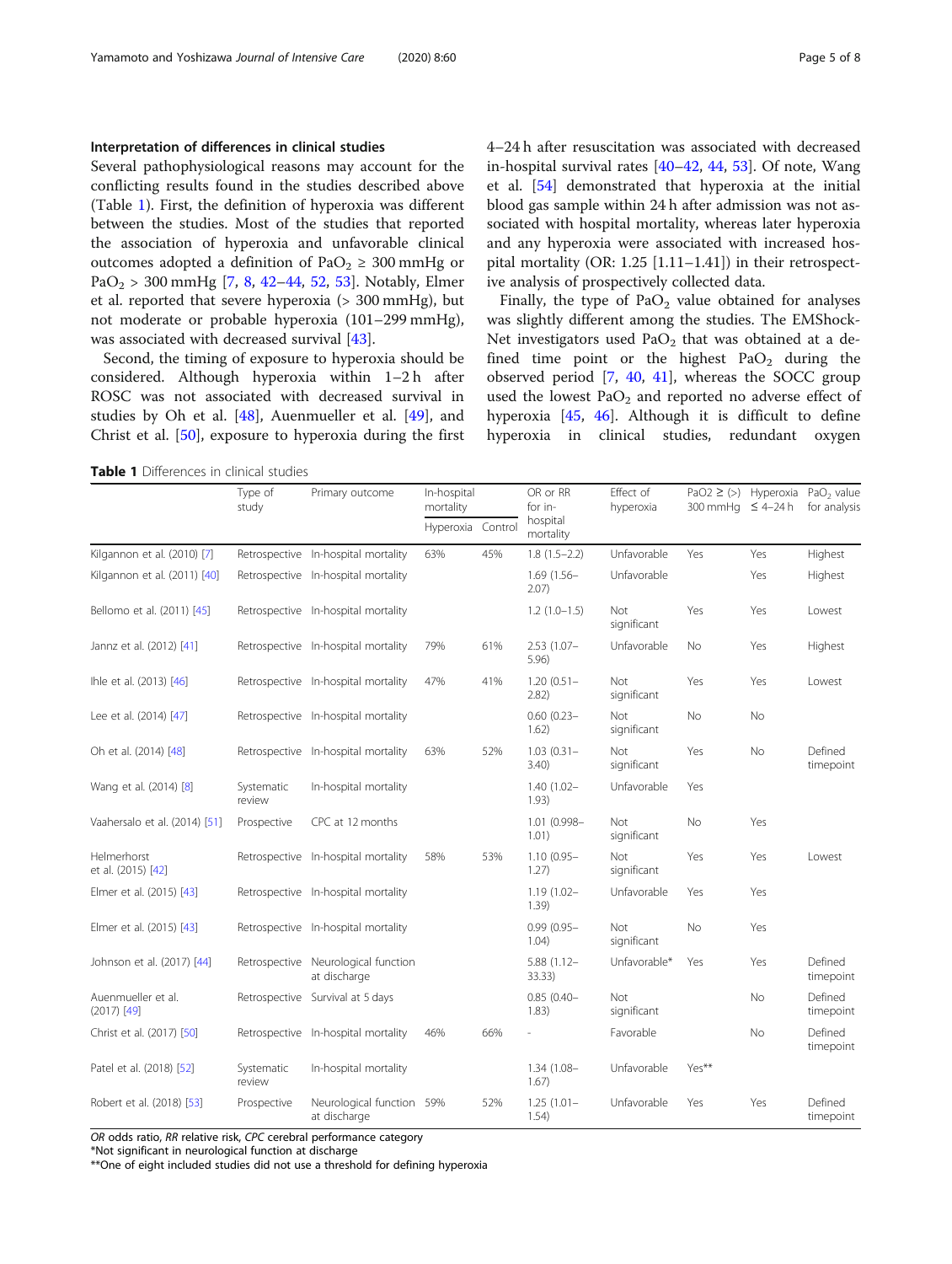<span id="page-5-0"></span>molecules, rather than higher oxygen partial pressure itself, cause the adverse effects.

#### Adjustment of oxygen administration

Although adverse effects of hyperoxia in patients after CA have not been validated, the exposure to  $PaO<sub>2</sub>$  > 300 mmHg due to the administration of unnecessary oxygen should be avoided because no obvious benefit has been reported. In addition, elucidating the optimal amount or a protocol of oxygen administration would be beneficial in providing appropriate post-CA care for physicians.

Eastwood et al. investigated the feasibility of conservative oxygen therapy, in which oxygen was administered with the lowest  $FiO<sub>2</sub>$  to maintain peripheral capillary oxygen saturation  $(SpO<sub>2</sub>)$  of 88–92%. In this retrospective analysis of 912 arterial blood gas datasets [\[55\]](#page-7-0), the median PaO<sub>2</sub> every 4 h during the initial 24 h after admission was obtained. The authors found that patients treated with conservative oxygen therapy had lower PaO<sub>2</sub> values and were exposed longer to normoxia  $(60-$ 120 mmHg), and there was no difference in the proportion of survivors discharged from hospital with good neurological outcome; this suggests that conservative oxygen therapy is physiologically safe for patients following CA [[55\]](#page-7-0).

Recently, two pilot studies for RCTs of titrated versus unrestricted oxygen administration after ROSC following CA were reported  $[56, 57]$  $[56, 57]$  $[56, 57]$  $[56, 57]$  $[56, 57]$ . The EXACT pilot trial  $[56]$ enrolled 61 OHCA patients who achieved and sustained ROSC before hospital arrival. Patients were randomly assigned to either 2–4 L/min oxygen with a target of  $SpO<sub>2</sub> \ge 90\%$  (titrated) or  $> 10$  L/min oxygen (control). Most patients in the study had  $SpO<sub>2</sub> \ge 94\%$  (90% vs. 100%), and all patients had  $SpO<sub>2</sub> \ge 90$ %, demonstrating the feasibility of oxygen titration in the prehospital environment. The post-ROSC oxygenation (PROXY) study [[57\]](#page-7-0) is another pilot study. In this study, 35 patients who had recovered from OHCA were enrolled, and oxygen administration was titrated to a target  $SpO<sub>2</sub>$  of 94–98% and compared to 100% oxygen through the first hour following ROSC in the prehospital environment. Although the authors performed no statistical analyses due to the small sample size, the feasibility of the subsequent RCT was demonstrated.

#### Ventilatory strategy for resuscitated patients

Several groups proposed a ventilatory strategy for patients recovering from CA. Newell et al. [[58\]](#page-7-0) recommended that the inspired oxygen should be titrated to achieve normal oxygen saturations (94–98%) once oxygenation can be reliably monitored. They also recommended that low tidal volume ventilation (6–8 ml/kg of ideal body weight) should be used with titrated levels of

positive end-expiratory pressure to aim for normocapnia [\[58\]](#page-7-0). Johnson et al. [\[59](#page-7-0)] recommended several goals for ventilator parameters: PaO<sub>2</sub>, 70–100 mmHg; SpO<sub>2</sub>, 92–97%; and tidal volume, 6–8 ml/kg of predicted body weight.

#### **Conclusions**

We reviewed the literature regarding hypoxic brain injury, the pathophysiology of hyperoxia, clinical studies of hyperoxia, and practical adjustment of oxygen administration. Although hypoxic brain injury develops due to insufficient oxygen delivery to cerebral tissue in patients with CA, hyperoxia after ROSC may exacerbate brain injury. Several retrospective studies, a prospective observational study, and two systematic reviews demonstrated that exposure to  $PaO<sub>2</sub> > 300$  mmHg during post-CA care is associated with unfavorable clinical outcomes, although the results are inconsistent. The feasibility of titrating oxygen administration to target  $SpO<sub>2</sub>$  around 94% in patients after CA has been demonstrated in pilot studies for RCTs. Oxygen administration protocols for patients following CA should be further examined.

#### Abbreviations

CA: Cardiac arrest; ROSC: Return of spontaneous circulation; PaO<sub>2</sub>: Arterial oxygen partial pressure; CPR: Cardiopulmonary resuscitation; ROS: Reactive oxygen species; FiO<sub>2</sub>: Fraction of inspired oxygen; EMShockNet: Emergency Medicine Shock Research Network; ICU: Intensive care unit; P/F ratio: Ratio of PaO<sub>2</sub> to FiO<sub>2</sub>; OR: Odds ratio; SOCC: Study of oxygen in critical care; OHCA: Out-of-hospital cardiac arrest; SpO<sub>2</sub>: Peripheral capillary oxygen saturation; PROXY: Post-ROSC oxygenation

#### Acknowledgements

Not applicable

#### Authors' contributions

RY and JY performed the review of literature and contributed in writing the manuscript. Both authors read and approved the final manuscript.

#### Funding

There was no funding support for this study.

#### Availability of data and materials

There was no dataset used in this study.

#### Ethics approval and consent to participate Not applicable

Consent for publication Not applicable

#### Competing interests

The authors declare that they have no competing interests.

#### Received: 4 July 2020 Accepted: 28 July 2020 Published online: 12 August 2020

#### References

- Laver S, Farrow C, Turner D, Nolan J. Mode of death after admission to an intensive care unit following cardiac arrest. Intensive Care Med. 2004;30: 2126–8.
- 2. Nolan JP, Neumar RW, Adrie C, Aibiki M, Berg RA, Böttiger BW, et al. Postcardiac arrest syndrome: epidemiology, pathophysiology, treatment, and prognostication. A Scientific Statement from the International Liaison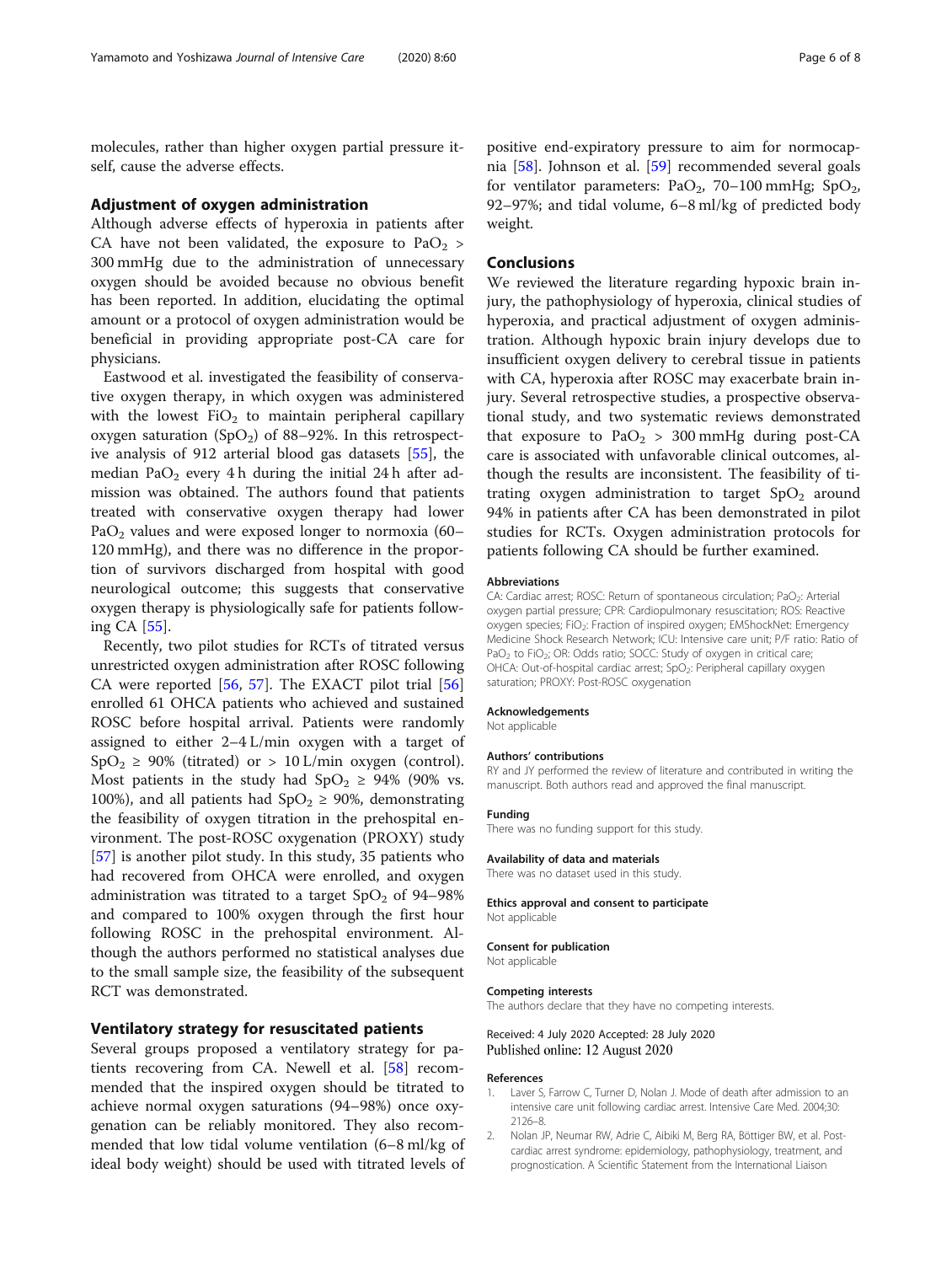<span id="page-6-0"></span>Committee on Resuscitation; the American Heart Association Emergency Cardiovascular Care Committee; the Council on Cardiovascular Surgery and Anesthesia; the Council on Cardiopulmonary, Perioperative, and Critical Care; the Council on Stroke. Resuscitation. 2008;79:350–79.

- 3. Negovsky VA. The second step in resuscitation--the treatment of the 'postresuscitation disease'. Resuscitation. 1972;1:1–7.
- 4. Sjöberg F, Singer M. The medical use of oxygen: a time for critical reappraisal. J Intern Med. 2013;274:505–28.
- 5. Diringer MN. Hyperoxia: good or bad for the injured brain? Curr Opin Crit Care. 2008;14:167–71.
- 6. Becker LB. New concepts in reactive oxygen species and cardiovascular reperfusion physiology. Cardiovasc Res. 2004;61:461–70.
- 7. Kilgannon JH, Jones AE, Shapiro NI, Angelos MG, Milcarek B, Hunter K, et al. Emergency Medicine Shock Research Network (EMShockNet) investigators. Association between arterial hyperoxia following resuscitation from cardiac arrest and in-hospital mortality. JAMA. 2010;303:2165–71.
- 8. Wang CH, Chang WT, Huang CH, Tsai MS, Yu PH, Wang AY, et al. The effect of hyperoxia on survival following adult cardiac arrest: a systematic review and meta-analysis of observational studies. Resuscitation. 2014;85:1142–8.
- 9. Callaway CW, Donnino MW, Fink EL, Geocadin RG, Golan E, Kern KB, et al. Part 8: post-cardiac arrest care: 2015 American Heart Association guidelines update for cardiopulmonary resuscitation and emergency cardiovascular care. Circulation. 2015;132:S465–82.
- 10. Sekhon MS, Ainslie PN, Griesdale DE. Clinical pathophysiology of hypoxic ischemic brain injury after cardiac arrest: a "two-hit" model. Crit Care. 2017; 21:90.
- 11. Imberti R, Bellinzona G, Riccardi F, Pagani M, Langer M. Cerebral perfusion pressure and cerebral tissue oxygen tension in a patient during cardiopulmonary resuscitation. Intensive Care Med. 2003;29:1016–9.
- 12. Link MS, Berkow LC, Kudenchuk PJ, Halperin HR, Hess EP, Moitra VK, et al. Part 7: adult advanced cardiovascular life support: 2015 American Heart Association guidelines update for cardiopulmonary resuscitation and emergency cardiovascular care. Circulation. 2015;132:S444–64.
- 13. Madathil RJ, Hira RS, Stoeckl M, Sterz F, Elrod JB, Nichol G. Ischemia reperfusion injury as a modifiable therapeutic target for cardioprotection or neuroprotection in patients undergoing cardiopulmonary resuscitation. Resuscitation. 2016;105:85–91.
- 14. Bro-Jeppesen J, Johansson PI, Hassager C, Wanscher M, Ostrowski SR, Bjerre M, et al. Endothelial activation/injury and associations with severity of postcardiac arrest syndrome and mortality after out-of-hospital cardiac arrest. Resuscitation. 2016;107:71–9.
- 15. Böttiger BW, Krumnikl JJ, Gass P, Schmitz B, Motsch J, Martin E. The cerebral "no-reflow" phenomenon after cardiac arrest in rats—influence of low-flow reperfusion. Resuscitation. 1997;34:79–87.
- 16. Gueugniaud PY, Garcia-Darennes F, Gaussorgues P, Bancalari G, Petit P, Robert D. Prognostic significance of early intracranial and cerebral perfusion pressures in post-cardiac arrest anoxic coma. Intensive Care Med. 1991;17: 392–8.
- 17. Nakayama S, Migliati E, Amiry-Moghaddam M, Ottersen OP, Bhardwaj A. Osmotherapy with hypertonic saline attenuates global cerebral edema following experimental cardiac arrest via perivascular pool of aquaporin-4. Crit Care Med. 2016;44:e702–10.
- 18. Polderman KH. Induced hypothermia and fever control for prevention and treatment of neurological injuries. Lancet. 2008;371:1955–69.
- 19. Dell'Anna AM, Lamanna I, Vincent JL, Taccone FS. How much oxygen in adult cardiac arrest? Crit Care. 2014;18:555.
- 20. Bernard SA, Gray TW, Buist MD, Jones BM, Silvester W, Gutteridge G, et al. Treatment of comatose survivors of out-of-hospital cardiac arrest with induced hypothermia. N Engl J Med. 2002;346:557–63.
- 21. Nielsen N, Wetterslev J, Cronberg T, Erlinge D, Gasche Y, Hassager C, et al. Targeted temperature management at 33 °C versus 36 °C after cardiac arrest. N Engl J Med. 2013;369:2197–206.
- 22. Böttiger BW, Bode C, Kern S, Gries A, Gust R, Glätzer R, et al. Efficacy and safety of thrombolytic therapy after initially unsuccessful cardiopulmonary resuscitation: a prospective clinical trial. Lancet. 2001;357:1583–5.
- 23. Spöhr F, Arntz HR, Bluhmki E, Bode C, Carli P, Chamberlain D, et al. International multicentre trial protocol to assess the efficacy and safety of tenecteplase during cardiopulmonary resuscitation in patients with out-ofhospital cardiac arrest: the Thrombolysis in Cardiac Arrest (TROICA) Study. Eur J Clin Invest. 2005;35:315–23.
- 24. Llitjos JF, Mira JP, Duranteau J, Cariou A. Hyperoxia toxicity after cardiac arrest: what is the evidence? Ann Intensive Care. 2016;6:23.
- 25. Pilcher J, Weatherall M, Shirtcliffe P, Bellomo R, Young P, Beasley R. The effect of hyperoxia following cardiac arrest—a systematic review and metaanalysis of animal trials. Resuscitation. 2012;83:417–22.
- 26. Vereczki V, Martin E, Rosenthal RE, Hof PR, Hoffman GE, Fiskum G. Normoxic resuscitation after cardiac arrest protects against hippocampal oxidative stress, metabolic dysfunction, and neuronal death. J Cereb Blood Flow Metab. 2006;26:821–35.
- 27. Richards EM, Rosenthal RE, Kristian T, Fiskum G. Postischemic hyperoxia reduces hippocampal pyruvate dehydrogenase activity. Free Radic Biol Med. 2006;40:1960–70.
- 28. Collins JA, Rudenski A, Gibson J, Howard L, O'Driscoll R. Relating oxygen partial pressure, saturation and content: the haemoglobin-oxygen dissociation curve. Breathe (Sheff). 2015;11:194–201.
- 29. Battino R, Rettich T, Tominaga T. The solubility of oxygen and ozone in liquids. J Phys Chem. 1982;12:163–78.
- 30. Severinghaus JW. Simple, accurate equations for human blood O2 dissociation computations. J Appl Physiol. 1979;46:599–602.
- 31. Niki E. Lipid peroxidation: physiological levels and dual biological effects. Free Radic Biol Med. 2009;47:469–84.
- 32. Berlett BS, Stadtman ER. Protein oxidation in aging, disease, and oxidative stress. J Biol Chem. 1997;272:20313–6.
- 33. Nathan C, Cunningham-Bussel A. Beyond oxidative stress: an immunologist's guide to reactive oxygen species. Nat Rev Immunol. 2013; 13:349–61.
- 34. Richards EM, Fiskum G, Rosenthal RE, Hopkins I, McKenna MC. Hyperoxic reperfusion after global ischemia decreases hippocampal energy metabolism. Stroke. 2007;38:1578–84.
- 35. Brugniaux JV, Coombs GB, Barak OF, Dujic Z, Sekhon MS, Ainslie PN. Highs and lows of hyperoxia: physiological, performance, and clinical aspects. Am J Physiol Regul Integr Comp Physiol. 2018;315:R1–27.
- 36. Watson NA, Beards SC, Altaf N, Kassner A, Jackson A. The effect of hyperoxia on cerebral blood flow: a study in healthy volunteers using magnetic resonance phase-contrast angiography. Eur J Anaesthesiol. 2000;17:152–9.
- 37. Reinhart K, Bloos F, König F, Bredle D, Hannemann L. Reversible decrease of oxygen consumption by hyperoxia. Chest. 1991;99:690–4.
- 38. Angelos MG, Yeh ST, Aune SE. Post-cardiac arrest hyperoxia and mitochondrial function. Resuscitation. 2011;82:S48–51.
- Tuder RM, Hunt JM, Schmidt EP. Hyperoxia and apoptosis. Too much of a good thing? Am J Respir Crit Care Med. 2011;183:964–5.
- 40. Kilgannon JH, Jones AE, Parrillo JE, Dellinger RP, Milcarek B, Hunter K, et al. Emergency Medicine Shock Research Network (EMShockNet) investigators. Relationship between supranormal oxygen tension and outcome after resuscitation from cardiac arrest. Circulation. 2011;123:2717–22.
- 41. Janz DR, Hollenbeck RD, Pollock JS, McPherson JA, Rice TW. Hyperoxia is associated with increased mortality in patients treated with mild therapeutic hypothermia after sudden cardiac arrest. Crit Care Med. 2012;40: 3135–9.
- 42. Helmerhorst HJ, Roos-Blom MJ, van Westerloo DJ, Abu-Hanna A, de Keizer NF, de Jonge E. Associations of arterial carbon dioxide and arterial oxygen concentrations with hospital mortality after resuscitation from cardiac arrest. Crit Care. 2015;19:348.
- 43. Elmer J, Scutella M, Pullalarevu R, Wang B, Vaghasia N, Trzeciak S, et al. The association between hyperoxia and patient outcomes after cardiac arrest: analysis of a high-resolution database. Intensive Care Med. 2015;41:49–57.
- 44. Johnson NJ, Dodampahala K, Rosselot B, Perman SM, Mikkelsen ME, Goyal M, et al. the association between arterial oxygen tension and neurological outcome after cardiac arrest. Ther Hypothermia Temp Manag. 2017;7:36–41.
- 45. Bellomo R, Bailey M, Eastwood GM, Nichol A, Pilcher D, Hart GK, et al. Study of Oxygen in Critical Care (SOCC) Group Arterial hyperoxia and in-hospital mortality after resuscitation from cardiac arrest. Crit Care. 2011;15:R90.
- 46. Ihle JF, Bernard S, Bailey MJ, Pilcher DV, Smith K, Scheinkestel CD. Hyperoxia in the intensive care unit and outcome after out-of-hospital ventricular fibrillation cardiac arrest. Crit Care Resusc. 2013;15:186–90.
- 47. Lee BK, Jeung KW, Lee HY, Lee SJ, Jung YH, Lee WK, et al. Association between mean arterial blood gas tension and outcome in cardiac arrest patients treated with therapeutic hypothermia. Am J Emerg Med. 2014;32: 55–60.